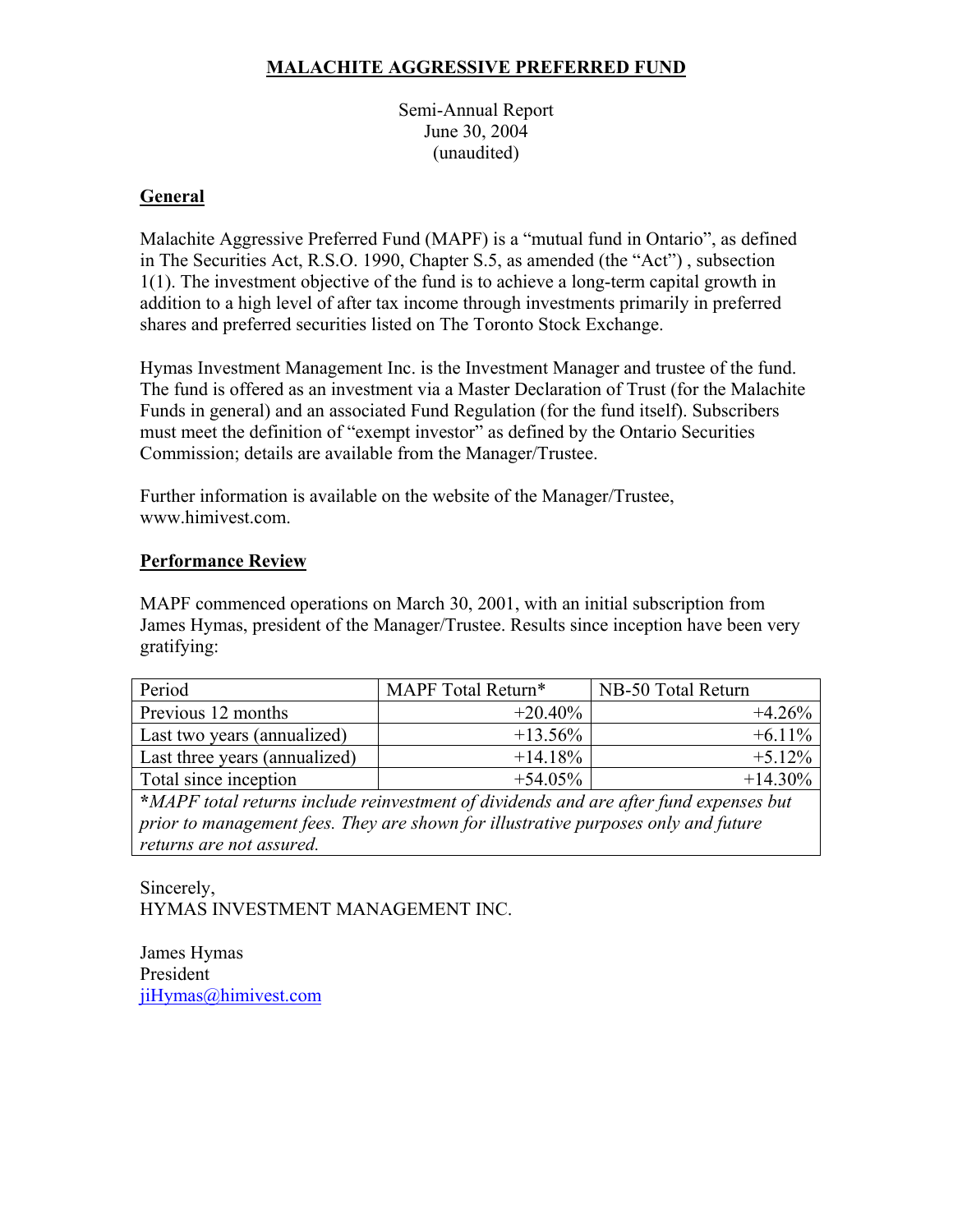### **SIGNIFICANT ACCOUNTING POLICIES**

#### **Portfolio Valuation**

Investments are stated at market value. For securities held long, this value is usually determined by the last bid price on the Toronto Stock Exchange on the Valuation Date: further details are contained in the Master Declaration of Trust.

#### **Investment Transactions and Investment Income**

Investment transactions are accounted for on the trade date. Dividend income is recorded on the ex-dividend date.

#### **Tax Status**

It is the intention of the Trustee that sufficient income and net realized capital gains of the fund will be payable to unitholders in each taxation year so that the fund will not be liable for tax under Part I of the Tax Act.

#### **Organization Costs**

Costs incurred in the organization of the fund will be amortized over a period of 60 months from the date of recognition. Costs will be recognized within 12 months of the commencement of fund operations.

#### **Declaration of Trust**

Further details of fund valuation are contained in the Master Declaration of Trust, available on application to the Manager/Trustee.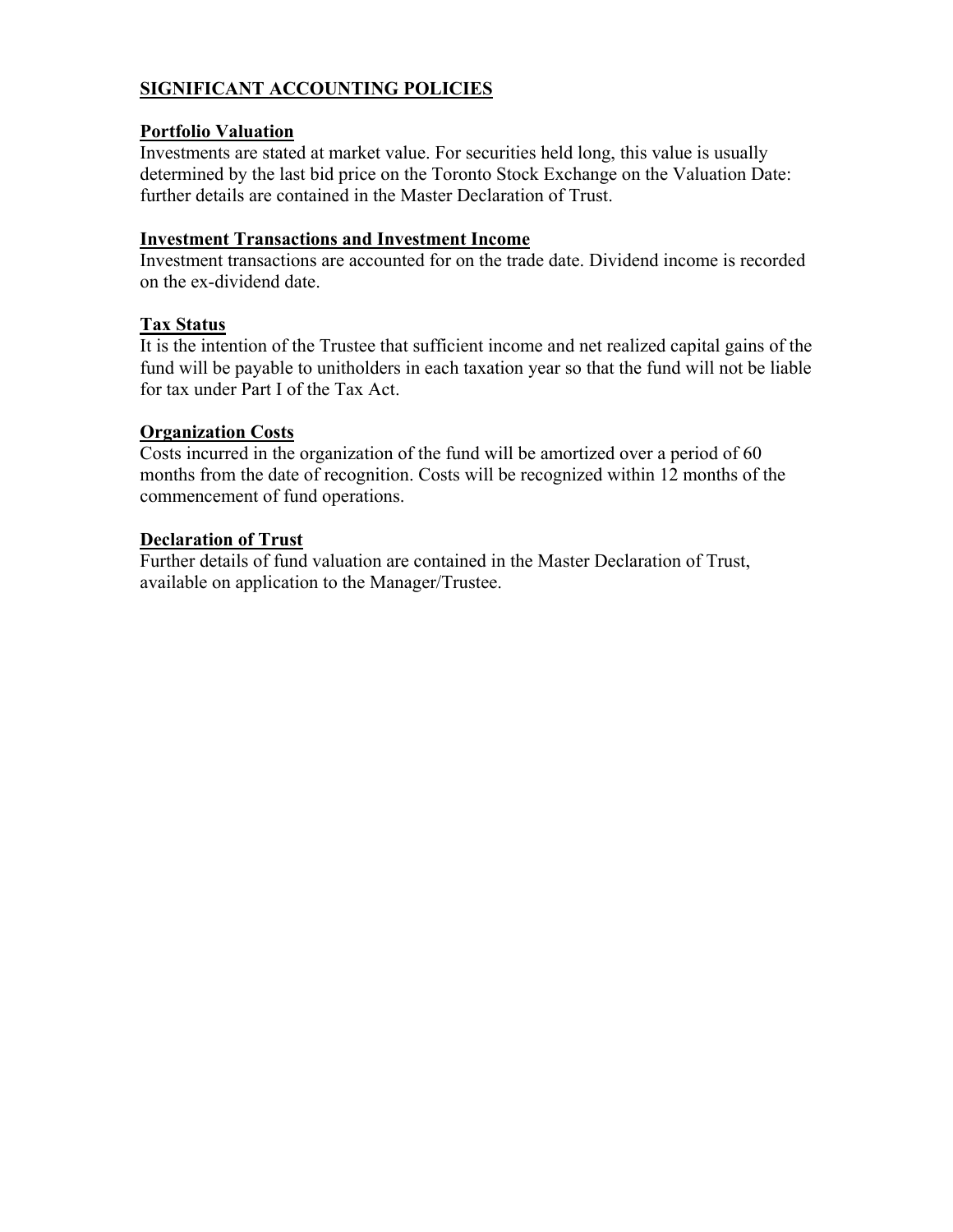# **Portfolio of Investments**

|               |                                                             | <b>Book</b> | Market  | Percent of    |
|---------------|-------------------------------------------------------------|-------------|---------|---------------|
| <b>Shares</b> | Security                                                    | Value       | Value   | Portfolio (at |
|               |                                                             |             |         | market)       |
| 200           | Brascan Corporation Cl'A' Pr Series 2                       | 3,856       | 4,650   | 0.8%          |
|               | (BNN.PR.B)                                                  |             |         |               |
| 100           | Magna International Inc. 8.65% Pr Securities<br>(MG.PR.A)   | 2,644       | 2,515   | 0.4%          |
| 200           | Maritime Life Assurance Co. 6.10% Pr Ser '3'<br>(MMF.PR.C)  | 5,314       | 5,292   | 0.9%          |
| 2300          | Great-West Lifeco Inc. Pr Series 'F' (GWO.PR.F)             | 60,243      | 59,570  | 10.5%         |
| 200           | Canadian General Investments Ltd. 4.65% Pr 2<br>(CGI.PR.B)  | 5,131       | 5,200   | 0.9%          |
| 2800          | Canadian Utilities Ltd. 2nd Pr Ser 'X' (CU.PR.B)            | 73,284      | 71,456  | 12.6%         |
| 1700          | Transcanada Pipelines Ltd. 1st Pr 'Y' (TCA.PR.Y)            | 83,175      | 83,725  | 14.7%         |
| 3000          | Brascan Corporation Cl'A' Pr Series 12<br>(BNN.PR.J)        | 75,747      | 75,420  | 13.3%         |
| 1000          | Canadian Imperial Bank Series '15' Pr (CM.PR.M)             | 26,029      | 26,000  | 4.6%          |
| 1000          | Dividend 15 Split Corp. Pr (DFN.PR.A)                       | 10,379      | 10,450  | 1.8%          |
| 5200          | Financial 15 Split Corp. Pr (FTN.PR.A)                      | 54,215      | 53,664  | 9.4%          |
| 2000          | Great-West Lifeco Inc. Pr Series 'E' (GWO.PR.X)             | 52,598      | 53,340  | 9.4%          |
| 1900          | Premium Income Corporation Pr (PIC.PR.A)                    | 30,362      | 30,989  | 5.4%          |
| 1000          | Sun Life Assurance Co. Of Cda Cl 'E' Pr Ser 1<br>(SLA.PR.E) | 26,379      | 26,350  | 4.6%          |
| 1800          | Westcoast Energy Inc. 5.50% 1st Pr Series "7'<br>(W.PR.H)   | 43,763      | 43,740  | 7.7%          |
| 1600          | World Financial Split Corp. Pr (WFS.PR.A)                   | 16,590      | 16,560  | 2.9%          |
|               | <b>Total</b> (May not add precisely due to rounding)        | 569,711     | 568,921 | 100.00%       |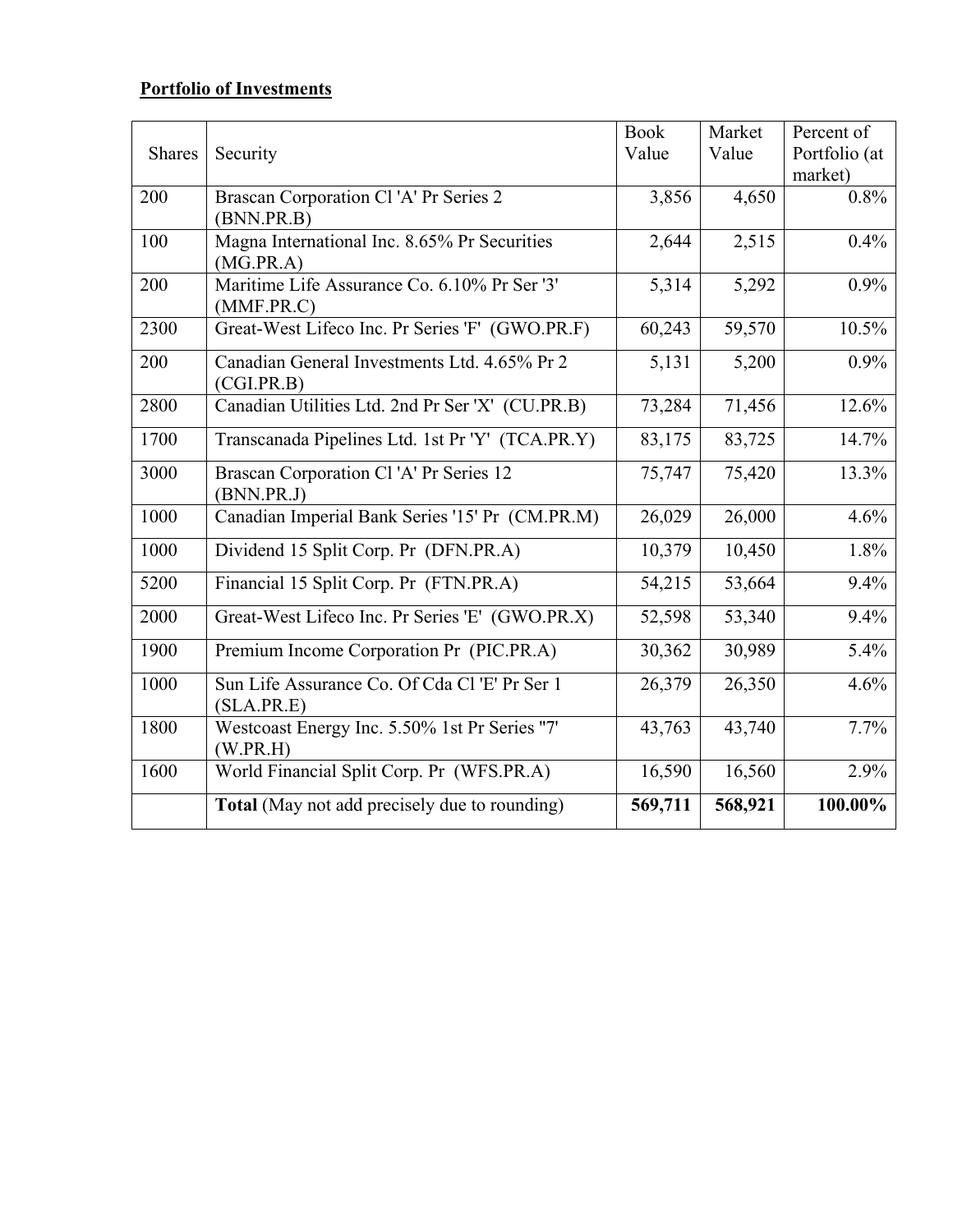# **Balance Sheet**

| <b>Assets</b>                              |         |
|--------------------------------------------|---------|
| <b>Investments at Market Value</b>         | 568,921 |
| Cash                                       | 0       |
| Dividends Due                              | 1,862   |
| Due From Dealers                           | 39,470  |
| Deferred Organization Cost                 | 560     |
| <b>Total Gross Assets (after rounding)</b> | 610,813 |
|                                            |         |
| <b>Liabilities</b>                         |         |
| <b>Margin Borrowing</b>                    | 13,660  |
| <b>Accounts Payable</b>                    | 8,265   |
| <b>Accrued Expenses</b>                    | 788     |
| Due to Dealers                             | 60,367  |
| <b>Total Gross Liabilities</b>             | 83,080  |
|                                            |         |
| <b>Net Assets</b>                          |         |
| Paid-in Capital                            | 465,910 |
| <b>Retained Earnings (Loss)</b>            | 0       |
| Net Realized Gain (Loss) on Investments    | 62,614  |
| Net Unrealized Gain (Loss) on Investments  | (791)   |
| Allowance for Coupon Receipts (note)       | 0       |
| <b>Total Net Assets</b>                    | 610,813 |
|                                            |         |

Units Issued and Outstanding: 45,861.2287 Net Asset Value Per Unit: \$11.5072

# **Statement of Operations**

| <b>Investment Income</b>                        |           |
|-------------------------------------------------|-----------|
|                                                 |           |
| Dividends                                       | 15,607    |
| Interest                                        | (122)     |
| <b>Total Investment Income</b>                  | 15,485    |
|                                                 |           |
| <b>Expenses</b>                                 |           |
| Amortization of Organization Cost               | 160       |
| Legal & Audit                                   | 3,000     |
| Expenses covered by HIMI                        | (1, 845)  |
| <b>Total Expenses</b>                           | 1,315     |
| <b>Net Investment Income</b>                    | 14,170    |
| <b>Net Realized Gain (Loss) on Investments</b>  | 62,614    |
| <b>Allowance for Coupon Receipts (note)</b>     |           |
| <b>Change in Unrealized Gain (Loss) on</b>      | (52, 812) |
| <b>Investments</b>                              |           |
| Net Increase (Decrease) in net assets resulting | 23,972    |
| from operations                                 |           |
|                                                 |           |